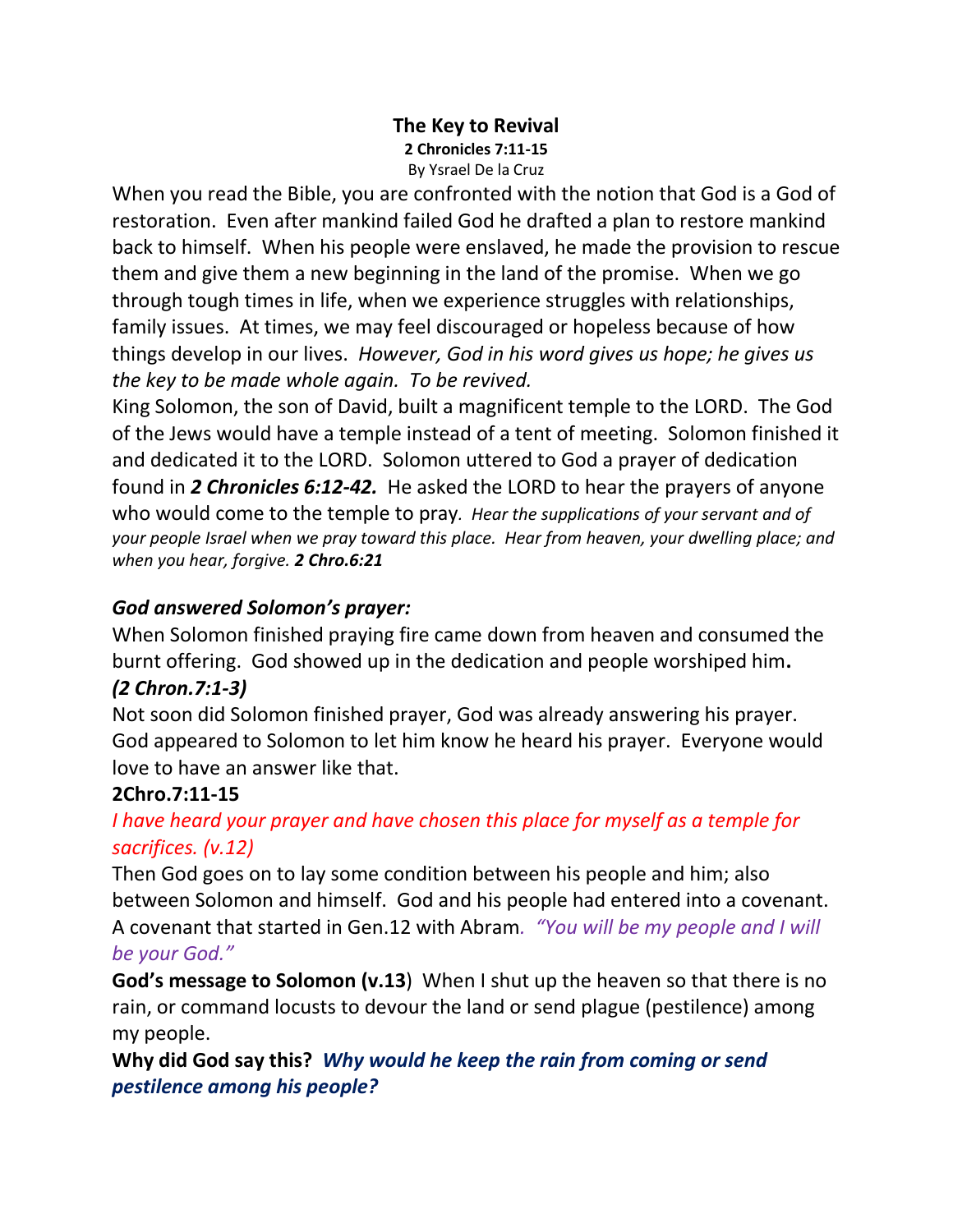# **God is answering Solomon's prayer. (6:26)**

-Solomon recognized that God would not send rain if his people sinned. Sin will keep you from God's blessing.

(v.28-30)

Solomon knew that God would not bless his people if they departed from his ways. He knew that sinning against God would bring disaster and misfortune on the land.

## **Then the Lord tells Solomon the condition to bring and restore his people. (7:13- 14)**

When I have allowed you to go through droughts; when the economy is not helpful in the land, when you have gone through severe trials and pestilence in the land. When I allow my people to be defeated in war and let them go through difficult times.

*(IF)* If my people, who are called by my name humble themselves and pray and seek my face and turn from their wicked ways,

*(Then*) then I will hear from heaven and forgive their sins and heal their land.

**God's people (Over whom God's name is called**). The Israelites were known as the children of God. God's people today are those who profess faith in Jesus. -**Humility (humble themselves).** The Bible tells us that God exalts those who humble themselves and he humble the proud. *"Humility is not thinking less of yourself, it is to think of yourself less." Rick Warren*

Jesus modeled humility on earth. **Php.2:8** He humbled himself to the point of death.

**-Pray** (bring your request or petition to God) pleading with God. The Bible tells us that the first Christians were devoted to prayer.

*-Seek God's presence* (longing to be in the presence of God. This was Moses' prayer. He did not want to lead his people if God did not go with them. David

longed to be in the presence of God. *Ps.51:11 Cast me not away from your presence and do not take your Holy Spirit from me. Restore unto me the joy of your salvation and sustain me with your willing Spirit.*

Mary of Bethany always longed to be in the presence of Jesus.

*-Turn from evil (wicked ways)* To turn from means to repent. To turn from evil and turn back to God. God has always been calling his people to turn away from evil or wrongdoing and to turn back to him. Jesus called the people to repent because God's kingdom was at hand. **Matt.4:17**